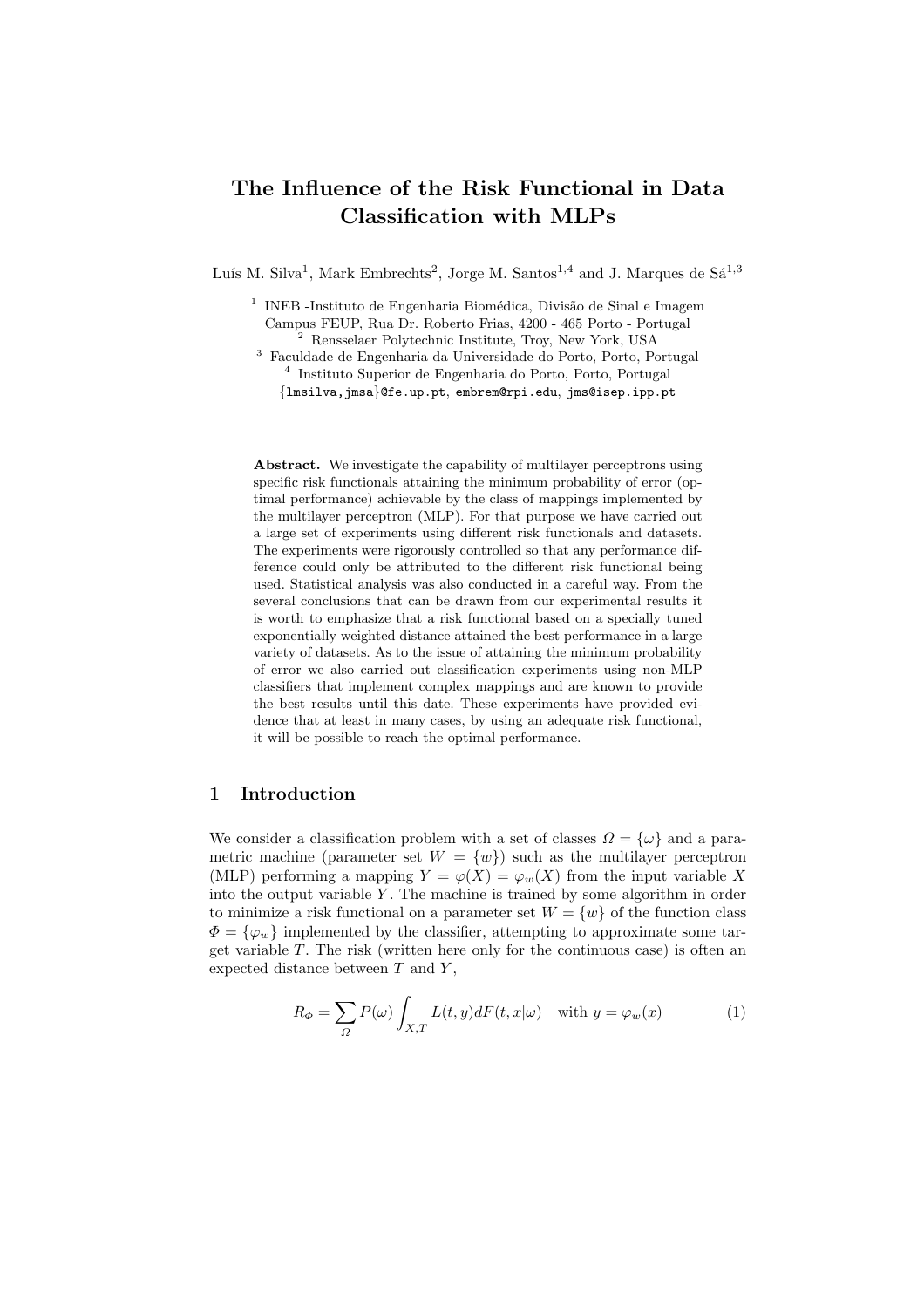where the so-called cost or loss function  $L(\cdot)$  can be chosen in various ways. For the popular mean square error (MSE),  $L(t, y) = (t - y)^2$  is a quadratic distance; for cross-entropy and two-class problems with  $Y \in [0, 1]$  and  $T \in \{0, 1\}$ ,  $L(t, y) = t \ln y + (1 - t) \ln(1 - y)$ , is a special case of the Kullback-Leibler divergence; etc. Recently, a generalized exponential loss function enjoying the property of being able to emulate the behavior of a whole family of loss functions, by single parameter tuning, has also been proposed [1]. It is also possible to choose the risk as a functional of the error probability density function (pdf), whenever it exists,  $f(e) \equiv f_E(e)$  with  $E = T - Y$ , particularly the Shannon's entropy functional,

$$
R_{\Phi} = -\int_{E} \ln f(e) dF(e), \qquad (2)
$$

or Rényi's entropy functional

$$
R_{\Phi} = \frac{1}{1 - \alpha} \ln \int_{E} [f(e)]^{\alpha - 1} dF(e).
$$
 (3)

Note that  $E \equiv E(\varphi)$ . This approach corresponds to the Minimum of Error Entropy (MEE) principle [2–4]. These are more sophisticated risk functionals in the sense that they reflect the whole pdf of  $T - Y$ , instead of a single distance between  $T$  and  $Y$ . The main problem in data classification is the possibility of attaining the minimum probability of error,  $\min_W Pe_{\Phi}$ , afforded by the machine architecture for some  $w^*$ , the so-called *optimal solution*. For instance, if hypothetically a certain min<sub>W</sub>  $R_{\Phi}$  does not lead to min<sub>W</sub>  $Pe_{\Phi}$ , one has to conclude that a risk functional is being used which fails to adequately take into account the whole complexity available in the family set  $\Phi$ . One should then turn to another risk functional. The practical problem is that usually  $\min_W Pe_{\phi}$ is unknown and some risk functionals - equivalently, some learning algorithms may exhibit a better behavior than competing ones in some datasets and worse behavior in other datasets. (In fact, this must necessarily happen, taking into account the well-known results of the no-free-lunch theorems (see e.g. [5]).) In order to acquire experimental evidence on how different risk functionals behave in different datasets, we performed an extensive comparison of MLP classification results involving several types of risk functionals and datasets. Since we use the same type of classifier (MLP with the same architecture) and the same training and test sets the only influence in the results is from the loss functions. The experiments were conducted in a rigorously controlled way. The results were thoroughly evaluated.

#### 2 The Datasets

We restricted ourselves to artificial and real-world two-class datasets. As artificial datasets we used checkerboard datasets such as the one shown in Figure 1. Checkerboard datasets are complex, controllable and unbalanced datasets. We used two different configurations:  $2\times 2$  and  $4\times 4$  checkerboards. For each one of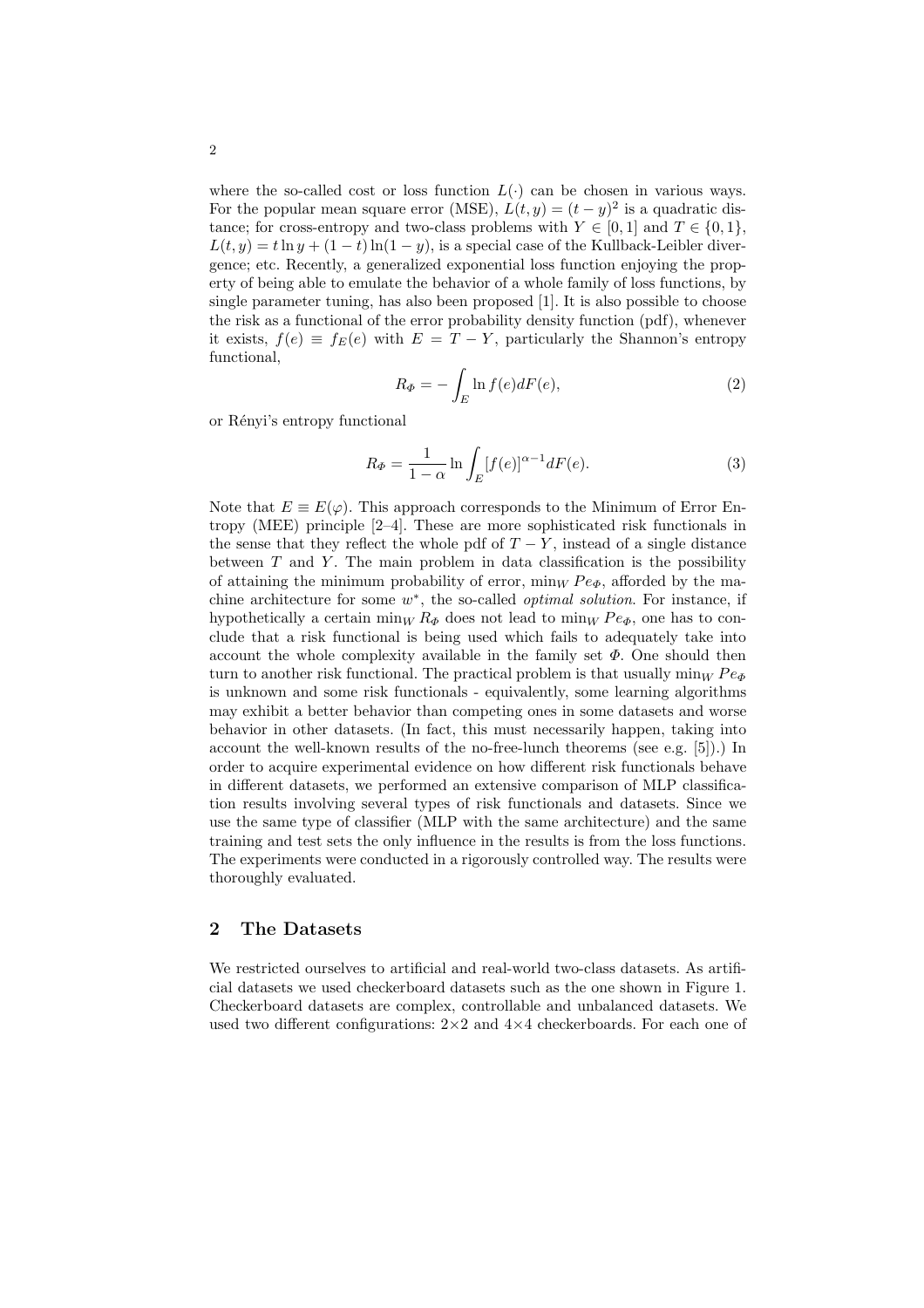

Fig. 1. An example of the  $4\times4$  checkerboard dataset with 400 points (100 elements in the minority class: dots). Dotted lines are for visualization purpose only.

the configurations we built three datasets with different numbers of elements (points) but with a common characteristic: a fixed number of elements belonging to the minority class. The percentage of elements of this minority class is 50, 25 and 10% of the total number of elements. In Table 1 we show the different characteristics of the checkerboard datasets. CB2×2(200, 50) means "checkerboard  $2\times 2$  dataset with a total of 200 cases, 50% of them of the minority class"; likewise for the other checkerboard datasets.

| Data set                     | number of<br>elements | number of elements<br>per class |
|------------------------------|-----------------------|---------------------------------|
| $CB2\times2(200,50)$         | 200                   | 100-100                         |
| $\text{CB2}\times2(400,25)$  | 400                   | 300-100                         |
| $\text{CB2}\times2(1000,10)$ | 1000                  | 900-100                         |
| $CB4\times4(200,50)$         | <b>200</b>            | 100-100                         |
| $CB4\times4(400,25)$         | 400                   | 300-100                         |
| $CB4\times4(1000,10)$        | 1000                  | 900-100                         |

Table 1. The artificial checkerboard datasets.

We used several real-world datasets summarized in Table 2. All datasets can be found in the UCI repository [6]. All these datasets differ a lot among them specially in what concerns the number of features and their topology. As a matter of fact and regarding this last aspect, the Wilks' lambda, a [0, 1]-separability measure related to the within-class over between-class sum of squares, varies -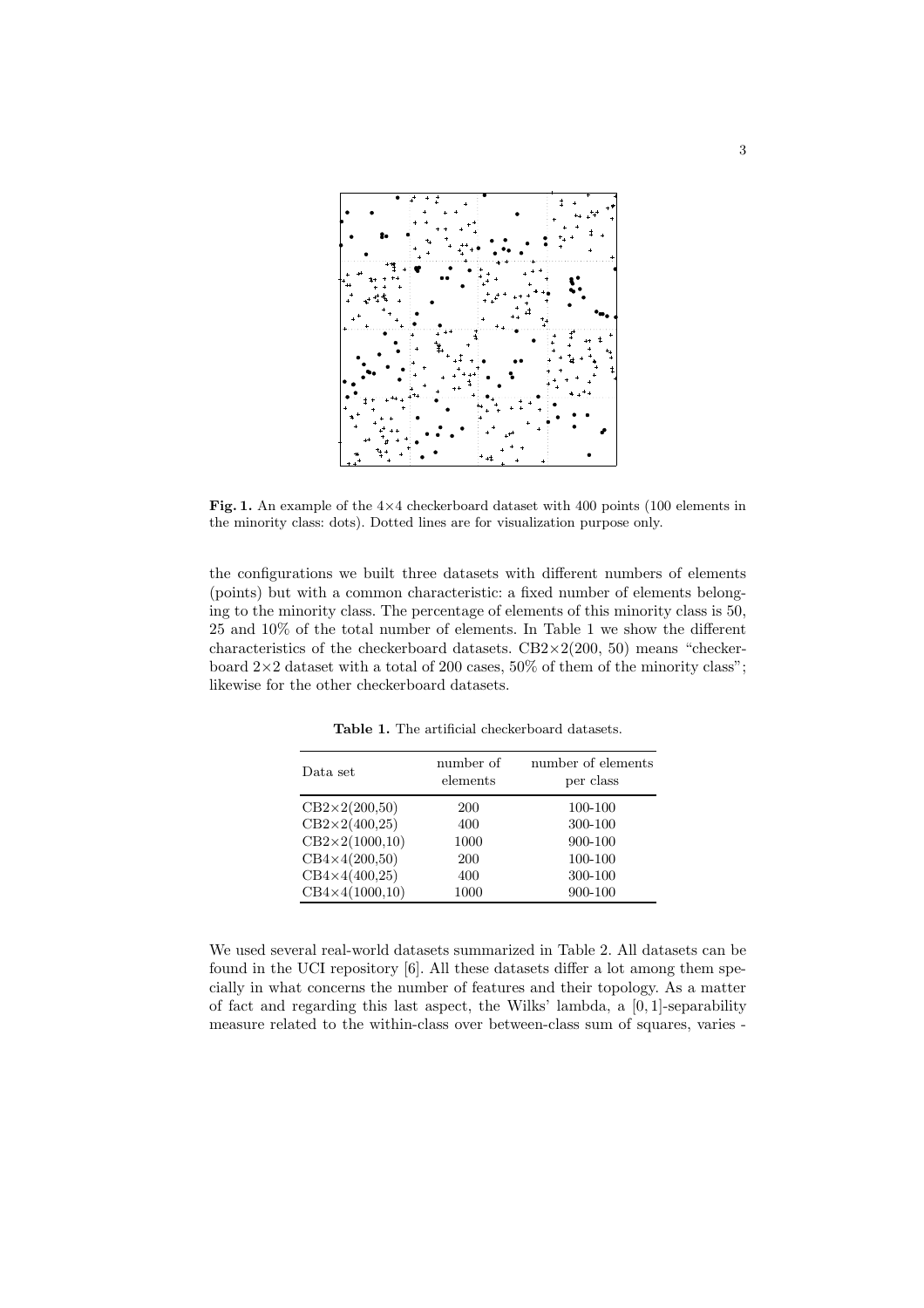as shown in Table 2 - from such a low value as 0.23 (Wdbc) indicating a quite good separability to such a high value as 0.86 (Liver) corresponding to a large class overlap.

| Data set                  | number of<br>elements | number of<br>features | number of<br>el. per class | Wilks'<br>lambda |
|---------------------------|-----------------------|-----------------------|----------------------------|------------------|
| Cleveland Heart Disease 2 | 297                   | 13                    | 160-137                    | 0.47             |
| Diabetes                  | 768                   | 8                     | 500-268                    | 0.70             |
| Ionosphere                | 351                   | 34                    | 225-126                    | 0.38             |
| Liver                     | 345                   | 6                     | 200-145                    | 0.86             |
| Sonar                     | 208                   | 60                    | 111-97                     | 0.38             |
| Wdbc                      | 569                   | 30                    | 357-212                    | 0.23             |

Table 2. The 2-class real-world datasets.

## 3 MLP Architectures

In all experiments with a given dataset we used the same MLP architectures, with as many inputs as the number of features, one hidden layer and a single output. The number of hidden neurons,  $n_h$ , was chosen in order to assure a not too complex network with acceptable generalization. For that purpose we used some criteria as guidelines and performed some preliminary experiments. As criteria we took into account the minimum number of lines needed to separate the checkerboard classes and the well-known rule of thumb  $n_h = w/\epsilon$  (based on a formula given in  $[7]$ , where w is the number of weights and the expected error rate. The number of hidden neurons is given in Table 3. All neurons used the

Table 3. Number of hidden neurons,  $n_h$ .

| Data set                  | $n_h$ | Data set       | $n_{h}$ |
|---------------------------|-------|----------------|---------|
| Checkerboard $2\times 2$  | 4     | Ionosphere     |         |
| Checkerboard $4\times4$   | 16    | Sonar $(10)^*$ | 10      |
| Cleveland Heart Disease 2 | 2     | Sonar $(20)^*$ | 20      |
| Diabetes                  | 9     | Liver          |         |
| Wdbc                      | 3     |                |         |

(\*)Same dataset but used in two  $n_h$ -different series of experiments

hyperbolic tangent as activation function. As risk functionals we used: 1. Mean square error (MSE):

$$
R_{\Phi} = \sum_{\Omega} P(\omega) \int_{X,T} (t - y)^2 dF(t, x|\omega)
$$
\n(4)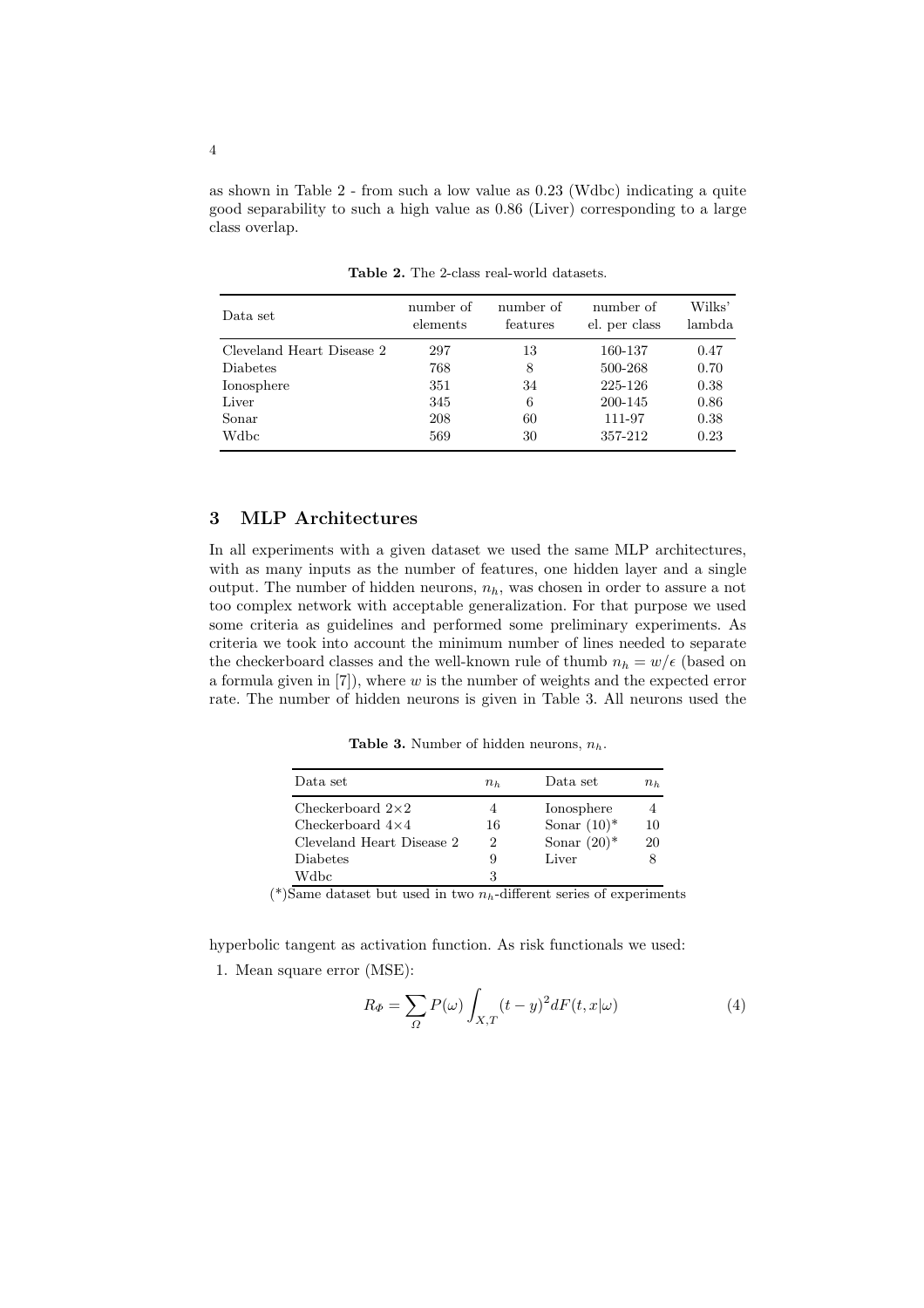2. Cross-entropy (CE):

$$
R_{\Phi} = \sum_{\Omega} P(\omega) \int_{X,T} (t \ln y + (1-t) \ln(1-y)) dF(t, x|\omega)
$$
 (5)

3. Generalized exponential (EXP):

$$
R_{\Phi} = \sum_{\Omega} P(\omega) \int_{X,T} \tau e^{(t-y)^2/\tau} dF(t,x|\omega)
$$
 (6)

4. Shannon's entropy of the errors (HS):

$$
R_{\Phi} = -\int_{E} \ln f(e) dF(e) \tag{7}
$$

5. Quadratic Rényi's entropy of the errors (HR2):

$$
R_{\Phi} = -\ln \int_{E} [f(e)]dF(e) \tag{8}
$$

All these risks depend on the family of functions  $\Phi = {\varphi_w}$  implemented by the MLP, where  $W = \{w\}$  is the set of MLP weights.

#### 4 The Experiments

As learning algorithm we used backpropagation (BP) of the errors. The practical implementations of this algorithm for all the risk functionals are described in the cited references. Note that for MEE the only available learning algorithm is BP; therefore, we had to use it for a fair comparison among all risk functionals. Regularization was performed by early stopping according to the same criterion, as follows: for each data set 10 runs were performed in order to determine the optimal number of epochs,  $Ep$ , (as well as the optimal smoothing parameter  $h$ for HS and HR2) for each method. The optimal  $Ep(h)$  were chosen as those values achieving the mean test error over the 10 runs. Initial values for  $h$  were selected using the formula given in [8]. The inputs were all pre-processed in order to standardize them to zero mean and unit variance. The support of the output target variable was  $\{-1, 1\}$ . In all experiments we used the 2-fold cross validation method. In this method in each run half of the data set is randomly chosen for training and the other half for testing. The datasets are next used with reverse roles (the original training set becomes the test set and vice-versa). Each experiment consisted of 20 runs of the algorithm. For this purpose twenty different random splits of the data sets were generated and stored. The same twenty different random splits were used as inputs for all MLPs with different risk functionals. This guaranteed that no differences in the results were due to different splits of the data sets. After the 20 runs the mean and standard deviation of the following performance measures were computed: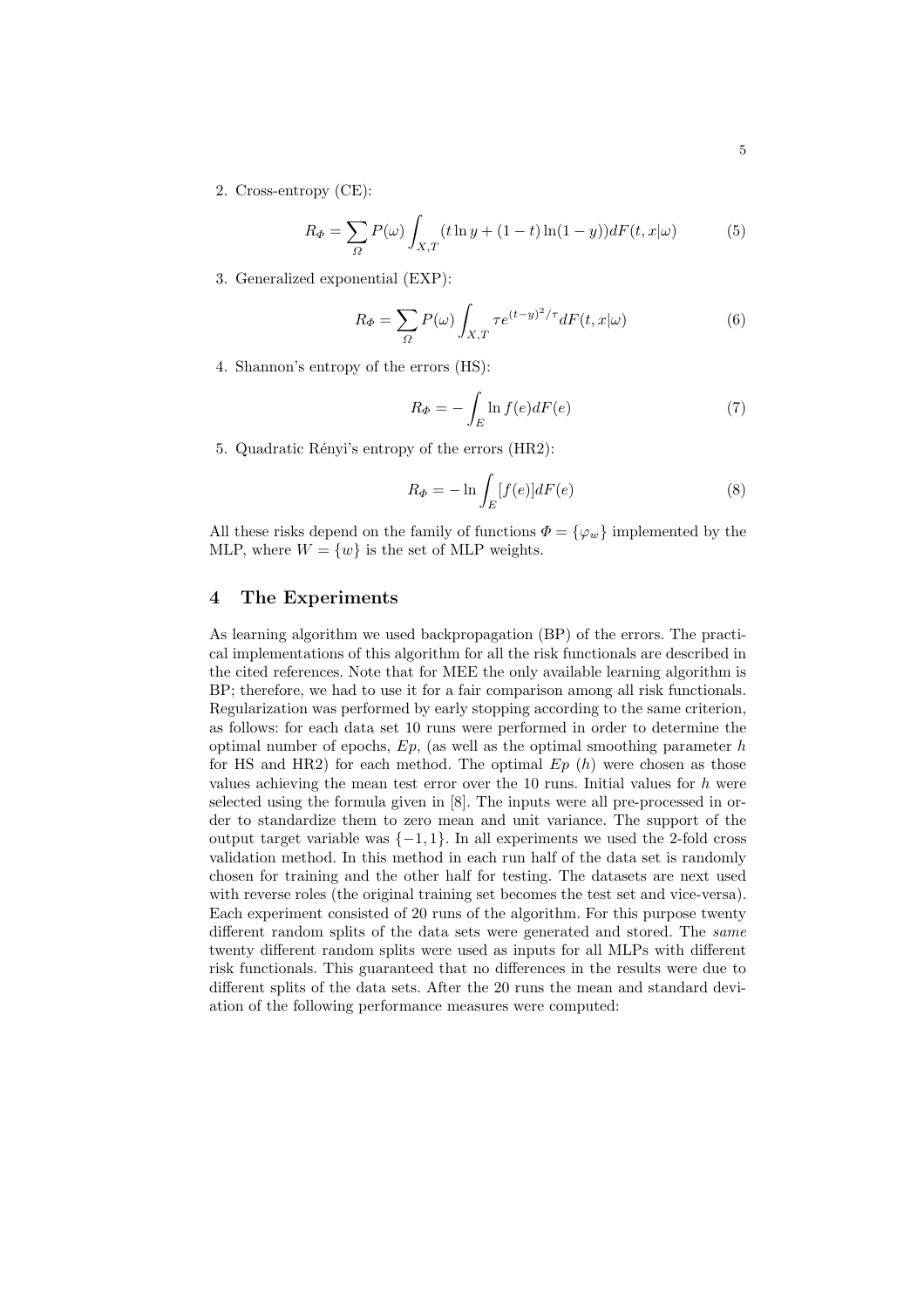AUC: The area in percentage under the Receiver Operating Characteristic (ROC) curve, which measures the trade-off between sensitivity and specificity in two-class decision tables (for details, see e.g. [9]). The higher the area the better is the decision rule.

BCR: The balanced correct defined as  $50\times TN/(TN+FP)+50\times TP/(FN+TP)$ in percentage (T=true; F=false; P=positive; N=negative).

COR: The classification correct rate in percentage.

The first two measures are based on the resulting  $2\times 2$  decision table, considering as "abnormal" class the one with lesser cases. They are specially suitable for unbalanced datasets, as the artificial checkerboard datasets, where an optimistically high COR could arise from a too high sensitivity or specificity. AUC and BCR give an adequate picture in those situations.

# 5 The Results

All results were ranked and subject to "multiple comparison among groups" (post-hoc one-way anova tests) statistical tests, using Tukey's least significant difference criterion when the test probability was less that the specified significance level (0.05), i.e., when the test was significant (rejecting the null hypothesis of equal means), and the more strict Tukey's honestly significant difference criterion, otherwise. Based on the statistical tests we were able to decide whether or not a functional that performed better was indeed significantly better (at that significance level) than others with worst performance. The results obtained for the  $2\times2$  and  $4\times4$  checkerboard datasets are shown in Table 4. In all tables average values are followed by standard deviations between parentheses. In all the tables the best average results are in bold; the statistically significant best are underlined. For the  $2\times 2$  checkerboard datasets the EXP and HS functionals performed better in general than all other functionals (both in average and variance). The sum of the ranks for the BCR performance index disclosed the following order from best to worst: EXP, HS, HR2, CE and MSE (exaequo). For the 4×4 checkerboard datasets the CE and EXP functionals performed better than all other functionals. The sum of the ranks for the BCR performance index disclosed the following order from best to worst: CE, EXP, MSE, HS and HR2 (exaequo). Table 5 shows the results for real-world datasets. These datasets are more challenging in terms of number of features, but less challenging in terms of class unbalance and class topology. For these datasets we chose to only look to the COR performance index. The sum of the ranks for the COR performance index disclosed the following order from best to worst: CE, EXP, HS, MSE, HR2. In general, taking into account the sum of ranks for the COR performance index for all datasets, the best functional was EXP.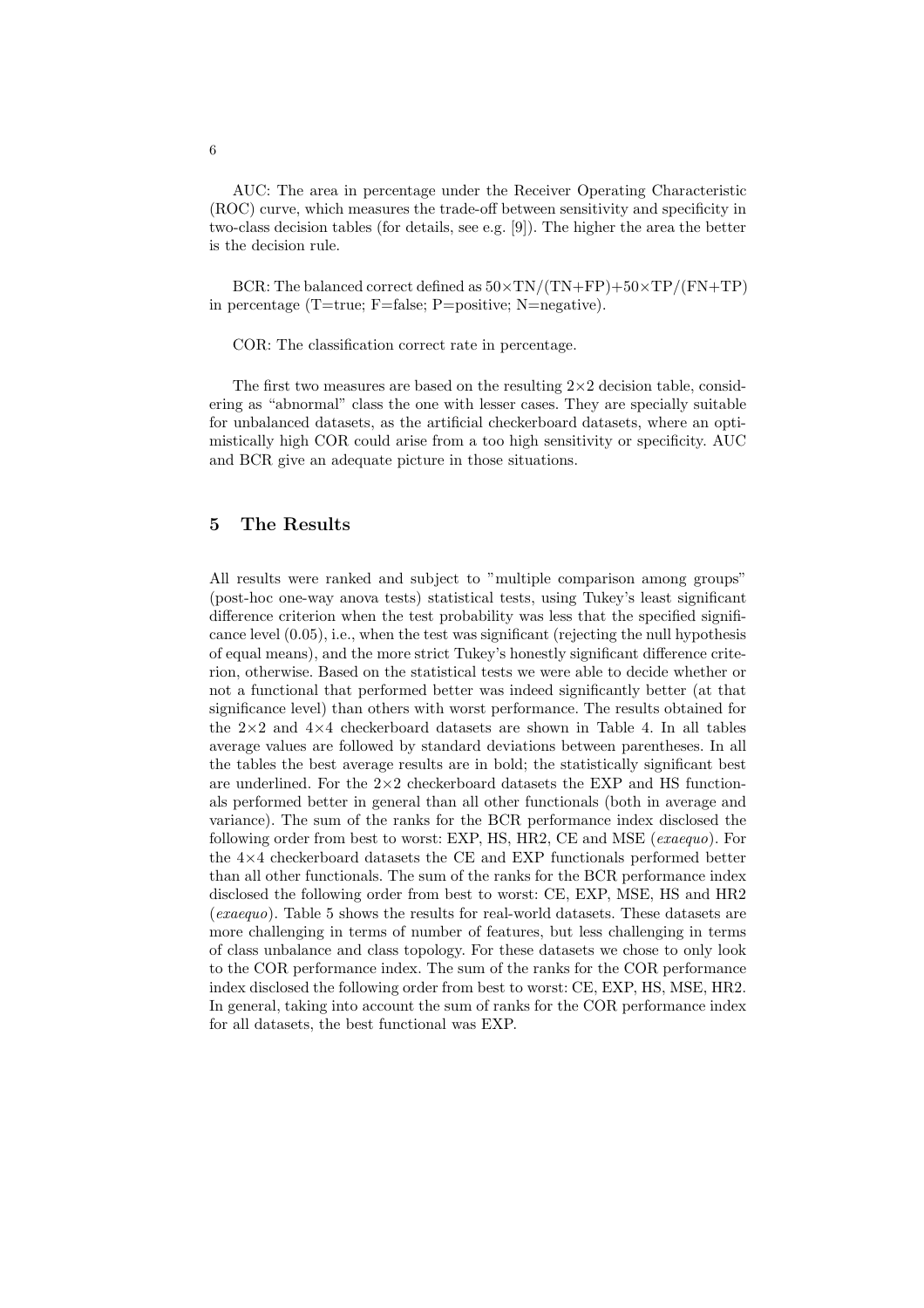| Dataset               | CЕ | <b>EXP</b> | MSE | ΗS                                                                     | HR2                                                                   |
|-----------------------|----|------------|-----|------------------------------------------------------------------------|-----------------------------------------------------------------------|
| $CB2\times2(200,50)$  |    |            |     |                                                                        |                                                                       |
|                       |    |            |     | AUC 97.58 (1.26) 97.89 (2.85) 98.41 (1.08) 84.85 (17.07) 97.13 (4.51)  |                                                                       |
|                       |    |            |     | BCR 91.25 (2.50) $92.94$ (4.30) 92.87 (2.48) 86.96 (3.17) 92.48 (3.17) |                                                                       |
| $CB2\times2(400,25)$  |    |            |     |                                                                        |                                                                       |
|                       |    |            |     |                                                                        | AUC 98.21 (2.34) 98.89 (1.64) 96.41 (8.30) 99.03 (1.32) 91.88 (10.82) |
|                       |    |            |     |                                                                        | BCR 92.87 (2.35) 93.29 (3.61) 92.47 (4.73) 94.36 (1.80) 90.70 (5.45)  |
| $CB2\times2(1000,10)$ |    |            |     |                                                                        |                                                                       |
|                       |    |            |     | AUC 97.97 (2.77) 98.94 (2.50) 62.72 (15.92) 95.07 (7.07) 96.15 (6.22)  |                                                                       |
|                       |    |            |     | BCR 83.40 $(3.69)$ <b>94.14</b> $(5.16)$ 76.97 $(6.51)$ 90.22 $(5.66)$ | 91.80(4.87)                                                           |
| $CB4\times4(200,50)$  |    |            |     |                                                                        |                                                                       |
|                       |    |            |     | AUC $85.01$ (3.13) 83.89 (3.39) 80.89 (4.96) 77.32 (8.42) 74.39 (6.61) |                                                                       |
|                       |    |            |     | BCR 79.40 (3.20) 78.54 (3.57) 77.94 (4.39) 73.58 (4.96) 75.59 (5.45)   |                                                                       |
| $CB4\times4(400,25)$  |    |            |     |                                                                        |                                                                       |
|                       |    |            |     | AUC 89.95 (1.65) 84.11 (6.21) 76.96 (6.88) 71.41 (5.56) 70.63 (6.78)   |                                                                       |
|                       |    |            |     | BCR 82.98 $(1.78)$ 80.21 $(3.05)$ 76.56 $(3.96)$ 70.93 $(4.03)$        | 71.20(3.69)                                                           |
| $CB4\times4(1000,10)$ |    |            |     |                                                                        |                                                                       |
|                       |    |            |     | AUC 91.28 (3.06) 89.72 (4.13) 70.94 (5.37) 68.15 (3.23) 75.44 (5.45)   |                                                                       |
|                       |    |            |     | BCR 80.49 (1.98) $81.47$ (3.64) 70.77 (3.63) 67.98 (3.95) 73.04 (2.71) |                                                                       |

Table 4. Results for  $2{\times}2$  and  $4{\times}4$  checkerboard datasets. Significantly best results underlined.

Table 5. Results for real-world datasets. Significantly best results underlined.

| Dataset            | CE                                                                     | EXP | MSE | HS | HR2 |
|--------------------|------------------------------------------------------------------------|-----|-----|----|-----|
| Clev. Heart Dis. 2 |                                                                        |     |     |    |     |
|                    | COR 83.33 (1.07) 81.72 (1.29) 82.42 (1.08) 82.72 (1.11) 81.77 (1.81)   |     |     |    |     |
| <b>Diabetes</b>    |                                                                        |     |     |    |     |
|                    | COR $76.82$ (0.77) 76.76 (0.79) 76.58 (0.88) 76.66 (0.85) 75.84 (0.78) |     |     |    |     |
| Ionosphere         |                                                                        |     |     |    |     |
|                    | COR 88.04 (1.46) 88.37 (1.88) 87.81 (1.21) 87.71 (1.37) 88.50 (1.33)   |     |     |    |     |
| Liver              |                                                                        |     |     |    |     |
|                    | COR 69.04 (2.01) 69.80 (1.27) 68.52 (1.97) 69.08 (1.86) 70.32 (1.54)   |     |     |    |     |
| Sonar $(10)$       |                                                                        |     |     |    |     |
|                    | COR 77.93 (2.86) 78.75 (2.84) 77.91 (2.96) 77.76 (2.57) 75.50 (4.35)   |     |     |    |     |
| Sonar $(20)$       |                                                                        |     |     |    |     |
| Wdbc               | COR 78.70 (2.60) 78.82 (2.92) 78.82 (2.51) 79.18 (2.50) 77.43 (3.01)   |     |     |    |     |
|                    | COR $97.44$ (0.55) 97.21 (0.68) 97.39 (0.67) 97.36 (0.66) 96.89 (0.42) |     |     |    |     |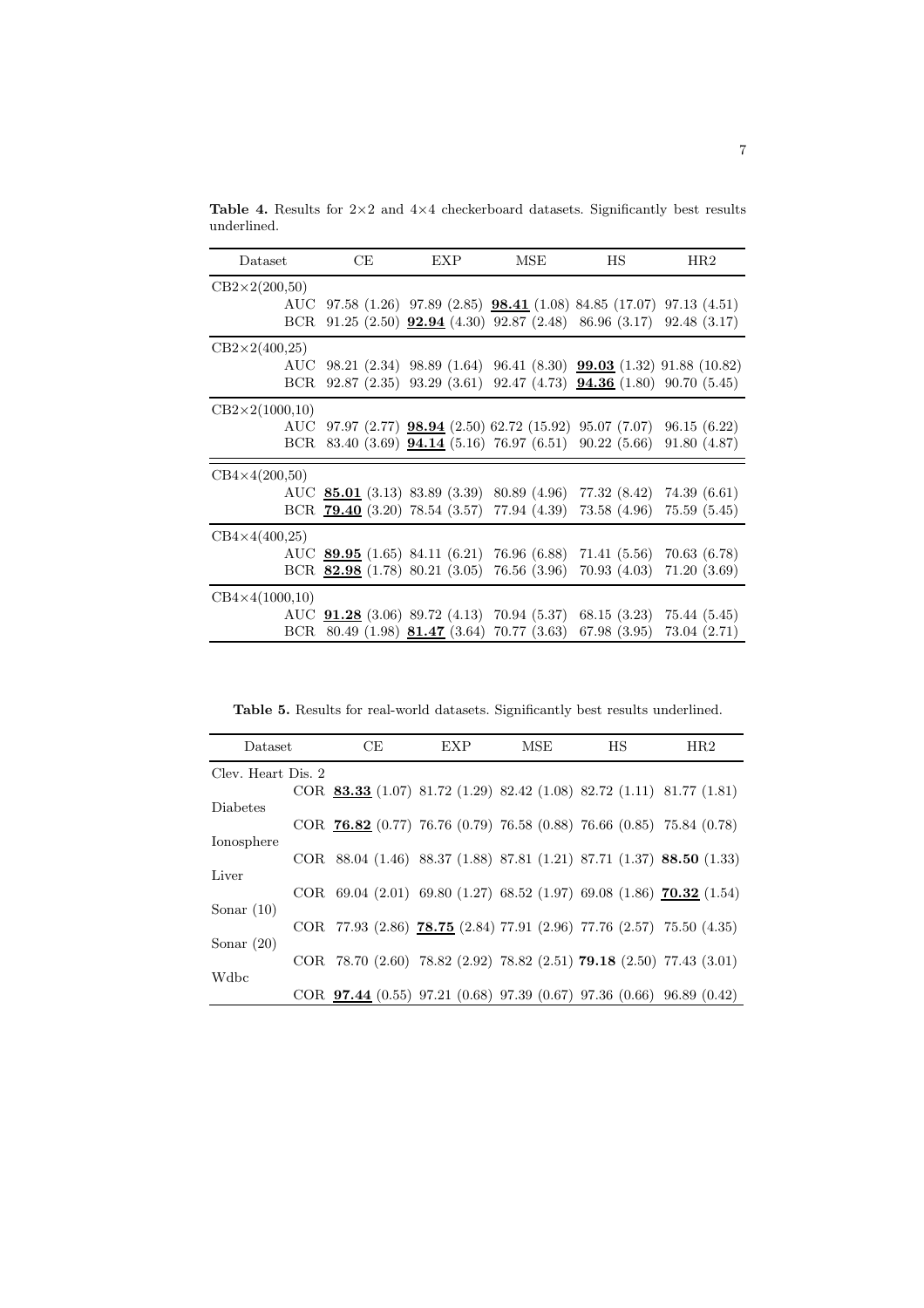#### 6 How Far from Optimality

We have of course no way to know the  $\min_W Pe_\Phi$  value for the real-world datasets. However, we may find it instructive to compare the MLP results with the best results achievable by a battery of more sophisticated classifiers that do not depend on a stochastic iterative process as BP. For that purpose the same datasets were submitted to the following classifying algorithms:

- 1. PLS Partial Least Squares algorithm described in [10, 11] with five latent variables.
- 2. K-PLS Kernel Partial Least Squares algorithm described in [10, 11] with five latent variables.
- 3. LS-SVM Least Squares Support Vector Machine algorithm, described in [12–14].
- 4. SVMR The classical Support Vector Machine algorithm applied in regression mode, described in [15–17].
- 5. SVMc The classical Support Vector Machine algorithm, described in [15– 17].

For the K-PLS and SVM algorithms the Gaussian kernel was used. Table 6 allows comparing the best MLP BCR result with the best BCR result obtained with the above algorithms (table header "Other") for the checkerboard datasets (with the algorithm number between brackets). Table 7 does the same for the real-world datasets and for COR.

Table 6. MLP versus "Other" (checkerboard datasets). Significantly best results underlined.

| Dataset                     | MLP          | Other              |
|-----------------------------|--------------|--------------------|
| $\text{CB2}\times2(200,50)$ | 92.94(4.30)  | 92.43(2.22)(2)     |
| $\text{CB2}\times2(400,25)$ | 94.36 (1.80) | 92.44(1.88)(2)     |
| $CB2\times2(1000,10)$       | 94.14 (5.16) | 92.55(2.42)(5)     |
| $CB4\times4(200,50)$        | 79.40 (3.20) | 83.31 $(3.02)$ (4) |
| $CB4\times4(400,25)$        | 82.98 (1.78) | 85.24(1.71)(2)     |
| $CB4 \times 4(1000, 10)$    | 81.47 (3.64) | 82.89 $(2.64)$ (3) |

## 7 Conclusions

In the checkerboard experiments the EXP and CE functionals were the ones with better achievement, with high values of AUC and BCR even in presence of severe data unbalance. The HS functional performed very well in the  $2\times 2$  cases but poorly in the  $4\times4$ . The best functionals for the real-world datasets were CE and EXP. HS also behaved quite well achieving in general better performance

8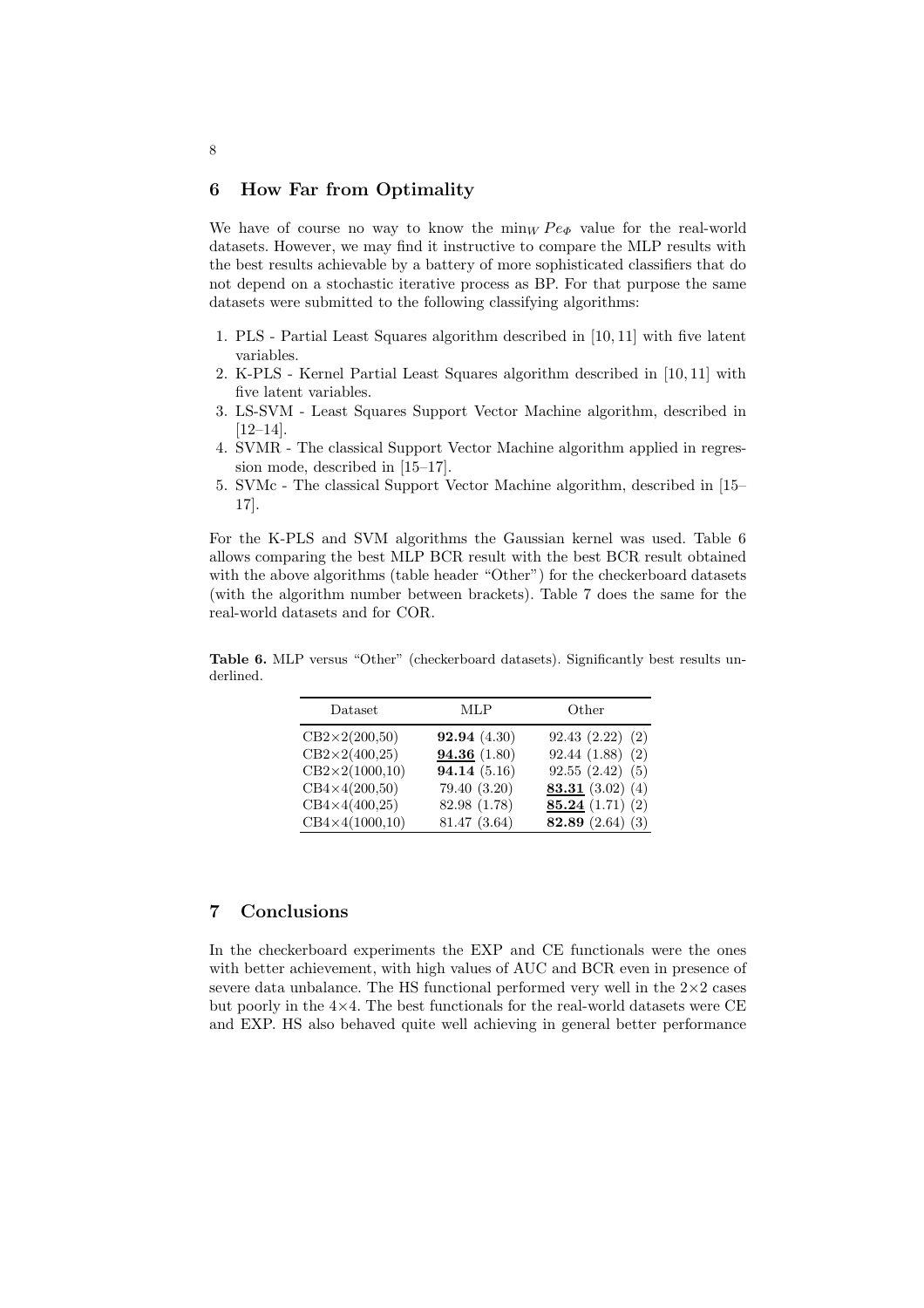| Dataset            | MLP            | Other                |
|--------------------|----------------|----------------------|
| Clev. Heart Dis. 2 | 83.33 $(1.06)$ | 83.31(0.97)(5)       |
| Diabetes           | 76.82 (0.77)   | 76.97 $(0.87)$ (1)   |
| Ionosphere         | 88.50 (1.33)   | 95.00(0.62)(3)       |
| Liver              | 70.32(1.54)    | 70.84 $(1.63)$ $(3)$ |
| Sonar $(10)$       | 78.75 (2.84)   | 85.07 $(1.93)$ $(3)$ |
| Sonar $(20)$       | 79.18 (2.50)   | 85.07 $(1.93)$ $(3)$ |
| Wdbc               | 97.44(0.55)    | 97.28(0.45)<br>(3)   |

Table 7. MLP versus "Other" (real-world datasets). Significantly best results underlined.

than MSE. The bottom line conclusions drawn from our experiments are as follows: EXP is a very performing functional in a large variety of datasets, which can be explained for its capability of emulating a large class of functionals [1]; EXP, CE and HS seem definitely well performing algorithms only superseded in rare cases by MSE or HR2; the entropic functionals have sometimes a remarkable performance (e.g., for  $CB2\times2(400,25)$ , Ionosphere, Liver, Sonar20), although the characterization of such situations is for now unclear. When comparing the best classification results attained with MLPs with those attained with (generally considered) more sophisticated algorithms we conclude from our experiments that often MLPs will compete and outperform those ones. This may come as a surprise for those who perhaps thought that MLPs was an outdated approach. On the other hand, if we regard the best performance obtained as a sort of upper bound of the unknown min<sub>W</sub>  $Pe_{\Phi}$ , then our results provide some evidence that an MLP with a suitable risk functional will often be able to reach  $\min_W Pe_{\Phi}$ . (We say "upper bound" because the non-MLP algorithms correspond to more complex  $\Phi$ -function families.) The suitability of algorithms to datasets is a tricky subject, given the many factors that come into play and the many points of view one may have on the matter. As to the former one may for instance ask whether or not it is fair to compare all algorithms with the same architecture and features; it may happen that one algorithm will have better performance in more complex architectures than other competing ones, or that it will cope better with redundant features than competing ones. As to the latter, one could consider being interested in looking to other performance indexes than the ones we have used. Nevertheless, the suitability of algorithms to datasets is an interesting and useful subject and a central topic in metalearning issues. The existing evaluation and comparison studies carried out with care and with a statistically sound background are scarce. One of the reasons of such scarcity is also that the experiments involved are much time consuming and demand a variety of resources that are not often available. The present paper is just one contribution to this topic that we intend to widen in the future.